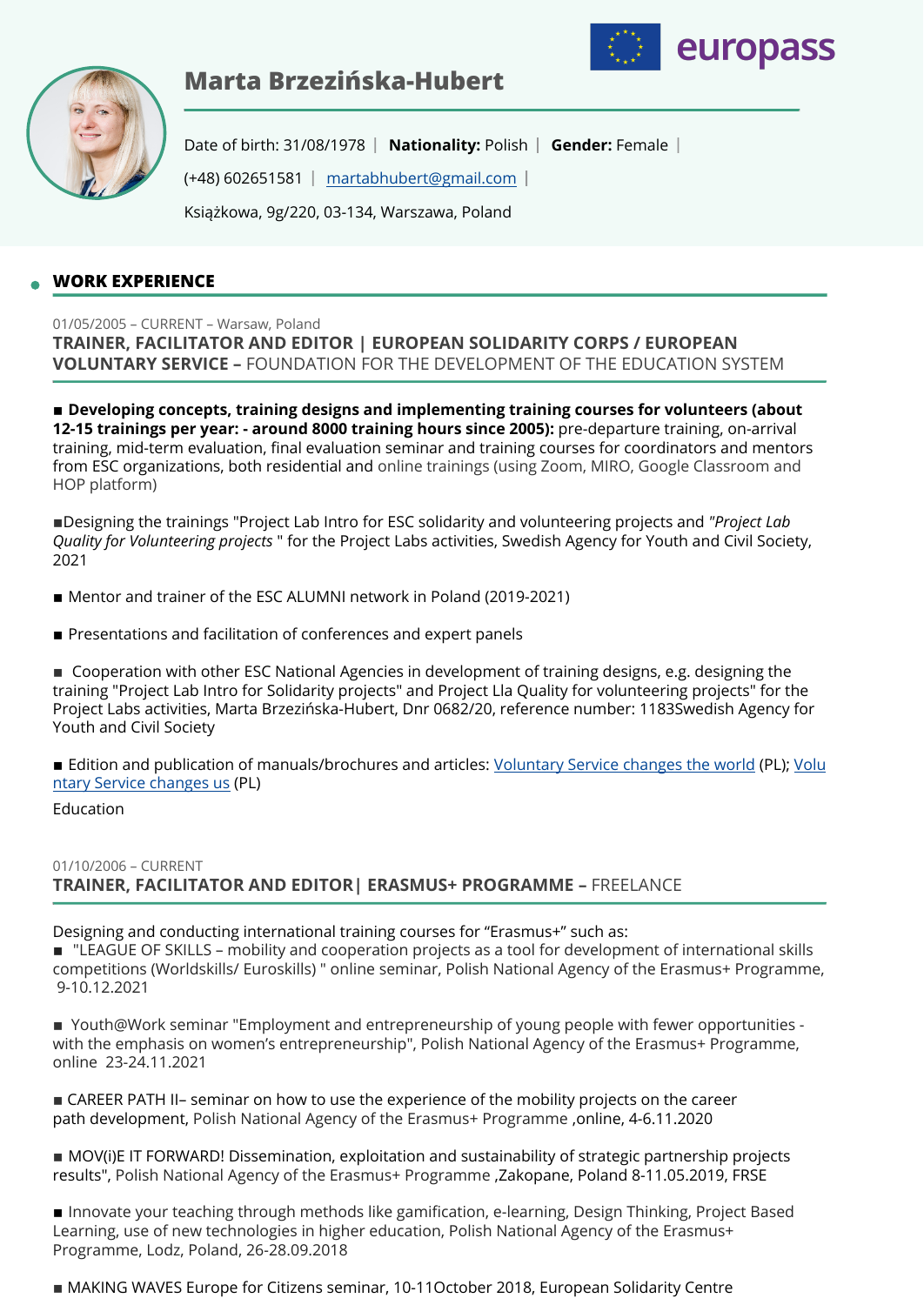Gdansk, Poland

■ OUALITY MATTERS II. A cross sectoral approach to mobility projects under Erasmus+ programme, Polish National Agency of the Erasmus+ Programme,Poland 05-08.06.2018

■ EuroPeers network trainings, Tallinn and Warsaw, FRSE/ Archimedes Foundation Youth Agency in Estonia, 12-15.05.2016 / 6-10.11.2015 / 26-30.10.2014

**EXPORT FOR DIALOGUE II, Erasmus + international training, Foundation for Freedom, Poland,** 19-24.10.2015

■ MULTICULTURAL URBAN SOLUTIONS – how to work with youth from disadvantaged urban areas, Poland, SALTO Diversity and SALTO Inclusion, 21-26.05.2013

**INTERNATIONAL EVALUATION SEMINAR for the participants of the international trainings, Polish and** Czech National Agency of the Youth in Action Programme, 04-06.11.2012

MAKING WAVES: Dissemination and Exploitation of Project Results, Arnhem, Dutch Youth Institute, 04-08.04 .2011

CRE-ACTIVITY FOR URBAN YOUTH, Warsaw, Polish National Agency of the Youth in Action Programme, 18-2 2.05.2010

Education

01/01/2011 – CURRENT – Warsaw, Poland **INTERCULTURAL AND GLOBAL EDUCATION TRAINER | AMONG OTHERS TEAM OF TRAINERS –** GERMAN-POLISH YOUTH OFFICE (DPJW) AND FOUNDATION FOR THE DEVELOPMENT OF THE EDUCATION SYSTEM (FRSE)

Developing and implementing intercultural academic workshops for students of several Polish universities, teachers and academic staff , residentail and online ( 800 hours since 2011 including 250 hours courses online). ) www.miedzyinnymi.org.pl

01/03/2012 – CURRENT – Warsaw, Poland

**INTERCULTURAL TRAINER AND FACILITATOR –** EUROPEAN ACADEMY OF DIPLOMACY, HTTPS:// DIPLOMATS.PL/MEMBER/MARTA-BRZEZINSKA-HUBERT-2/

Designing and conducting intercultural trainings and workshops for business sector (both national and international trainings), university staff and students of Academy of Young Diplomats and Diplomatic Skills **Masterclass** 

02/01/2017 – CURRENT – Warsaw, Poland **INTERCULTURAL TRAINER AND EDUCATOR –** POLISH MIGRATION FORUM: HTTPS:// FORUMMIGRACYJNE.ORG/NEWS/OUR-TEAM

**• Designing and conducting intercultural trainings for teachers and academic staff** 

**• Developing and implementing activities for children and youth developing intercultural competences and** communication: multicultural city games, languages and culture city games

01/09/2017 – CURRENT – Warsaw, Poland **MENTOR AND TRAINER IN SCHOOL VOLUNTARY CLUBS PROGRAMME –** CENTRE OF CITIZENSHIP EDUCATION, HTTPS://OCHOTNICY.CEO.ORG.PL/ZESPOL-PROGRAMU-KTO-NA-**OCHOTNIKA** 

Designing and conducting workshops, trainings and webinars for teachers -coordinators of school voluntary clubs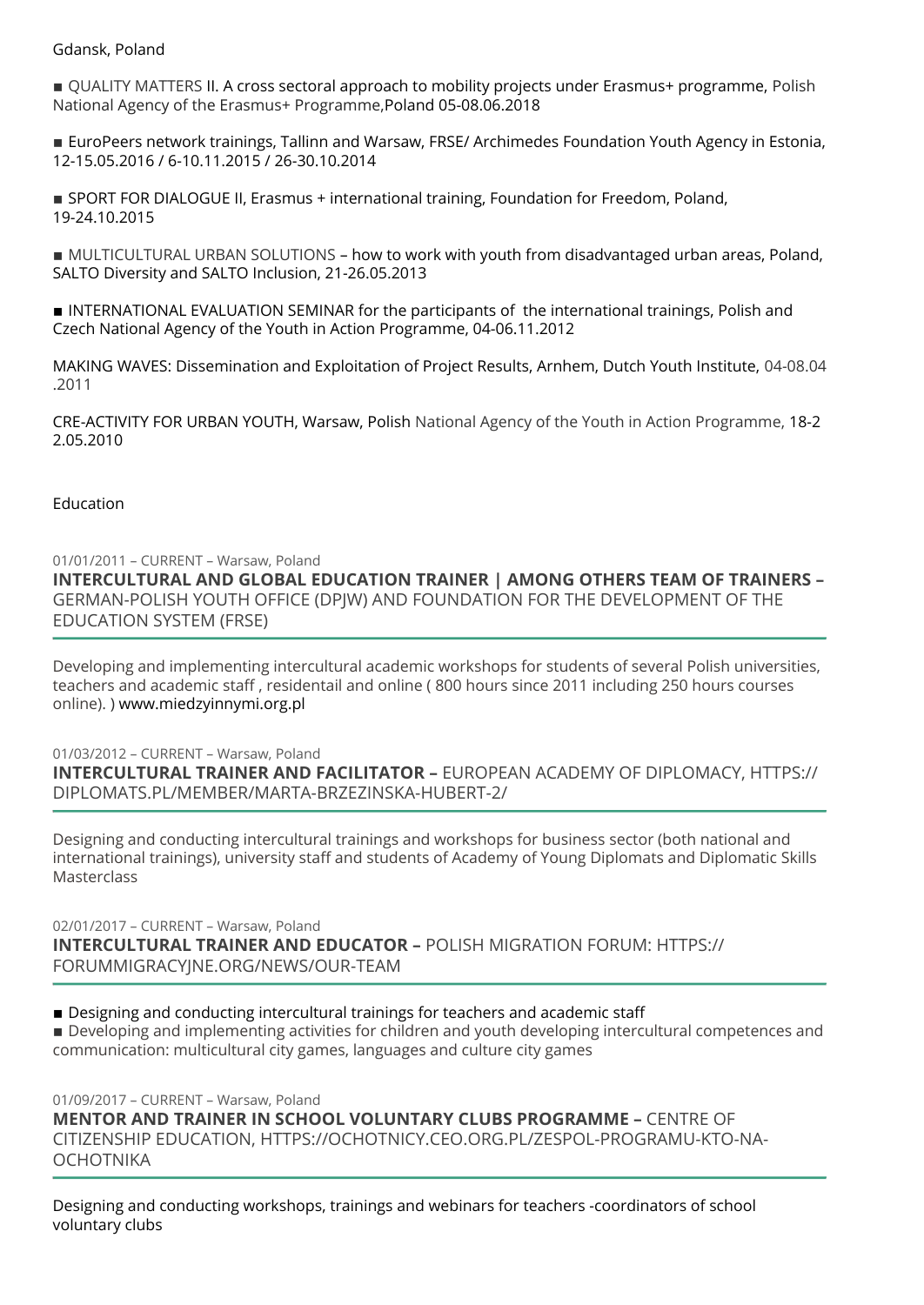Developing and conducting workshops, debates and online activities for volunteers in school voluntary clubs

01/06/2017 – CURRENT – Warsaw, Poland

**NGO PRESIDENT –** ARTE EGO FOUNDATION, WARSAW HTTP://FUNDACJAARTEEGO.WIXSITE.COM/ LODZ

V-Ce President (2017-2021); President (2021- ongoing) Implementation of several international and local projects such as "Design Yourself", [Sparkcatcher](http://www.sparkcatcher.eu/) or ["Colo](https://cardsoffeelings.wixsite.com/cards) [urs of Feelings and Needs"](https://cardsoffeelings.wixsite.com/cards), Living Solidarity Alliance

15/03/2006 – 15/03/2008 – Warsaw, Poland **COORDINATOR OF ACCREDITATION OF EUROPEAN VOLUNTARY SERVICE ORGANISATIONS –** F OUNDATION FOR THE DEVELOPMENT OF THE EDUCATION SYSTEM

- Cooperation with organizations and with external accreditors
- **Expressions of the Sending Organizations; Registration of Expressions of Interest in the database**

01/10/2004 – 20/12/2005 – Warsaw, Poland **EDITOR AND AUTHOR OF PUBLICATIONS –** FOUNDATION FOR THE DEVELOPMENT OF THE EDUCATION SYSTEM

Edition and publication of manuals/brochures and articles: [Involving in Action](http://czytelnia.frse.org.pl/wlaczanie-w-dzialanie/) (PL) [Volunteers in Action](http://czytelnia.frse.org.pl/wolontariusze-w-akcji-2005/) (PL) and other

01/06/2004 – 01/10/2004 – Warsaw, Poland **INTERN, CLIENT SERVICE DEPARTMENT –** ADVERTISING AGENCY EURO RSCG WARSAW

- **•** Preparation of preliminary analysis of ready-made advertisements to the Polish market.
- **•** Preparation of draft schedules of advertising and social campaigns

25/04/2001 – 15/10/2001 – Morlaix, France **TRAINEE, INTERNATIONAL SALES DEPARTMENT –** DARWIN S.A. MORLAIX (FRANCE), HTTPS:// DARWIN-FRESH-PRODUCE.COM/

Preparation of export and logistics assistant. Responsible for the development of the company in Poland

# **NETWORKS AND MEMBERSHIPS**

01/02/2019 – CURRENT **Youth@Work Pool of trainers** 

https://youthatworkpartnership.org/team/marta-brzezinska-hubert/ Member of the pool of trainers specialised in the areas of youth employability and entrepreneurship supporting the implementation of all Youth@Work activities

01/07/2019 – CURRENT **Q!Ambassadors on Learning Mobility** 

Member of the network of ambassadors of quality in learning mobility in the framework of the European Platform on Learning Mobility in cooperation with the SALTO Inclusion and Diversity Resource Centre

01/08/2021 – CURRENT **Expert Group on Youth Work (under the Expert Group in the Youth Policy Field)**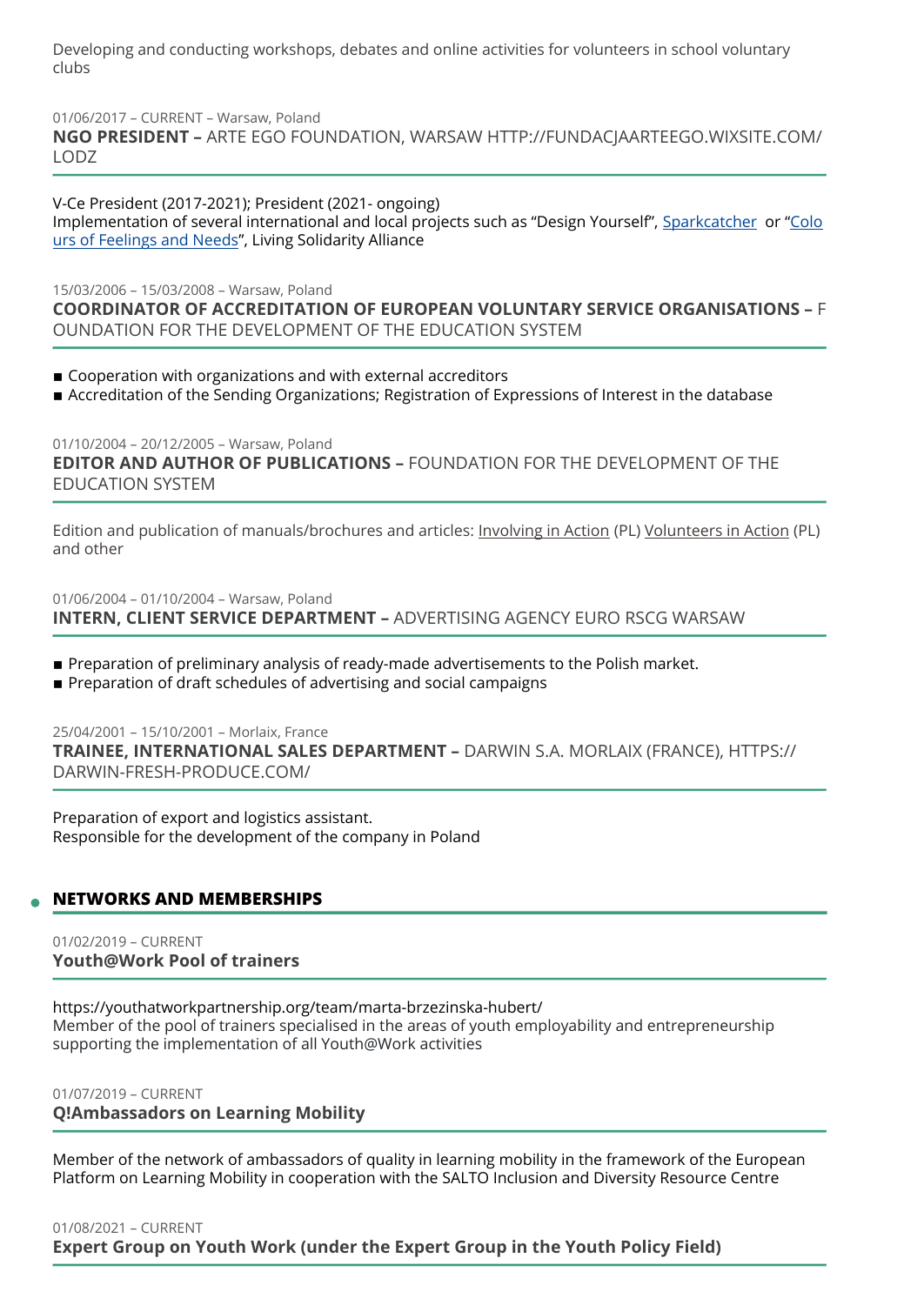#### 01/09/2021 – CURRENT **European Platform on Learning Mobility ressource group**

The European Platform on Learning Mobility in the youth field (EPLM) is a space for exchange and cooperation of youth organisations, researchers, policy makers and practitioners, such as trainers and youth workers. It primarily considers activities in the field of international youth work. It focuses on the development of high-quality and sustainable learning mobility for all in the youth field in Europe.

01/09/2008 – CURRENT **British Alumni Society Poland** 

https://bas.org.pl/

01/09/2003 – CURRENT **AIESEC Alumni Poland** 

https://aiesec-alumni.pl/

# **EDUCATION AND TRAINING**

02/11/2010 – 25/06/2011 – https://www.houseofskills.pl/en, Warsaw, Poland **PROFESSIONAL BUSINESS TRAINER –** House of Skills, Warsaw

- Active methods in facilitation and training
- Leading international groups and teams
- **Training design**
- Dealing with difficult situations and change
- Roles of the business trainer
- **EXALLENGE Know-how for business training courses**

distinction

01/10/2009 – 30/06/2010 – Godesberger Allee 142-148, Bonn, Germany **TRAINING OF TRAINERS FOR EUROPEAN YOUTH IN ACTION PROJECTS –** SALTO Training and Co-operation Resource Centre

[https://www.salto-youth.net/rc/training-and-cooperation/trainercompetencedevelopment/tot/](https://www.salto-youth.net/rc/training-and-cooperation/trainercompetencedevelopment/tot/%20)

# 01/09/2004 – 01/10/2005 **MASTER OF ARTS IN SOCIOLOGY AND POLITICS –** Lancaster University (UK)

- Statistics and methodology of social research | Contemporary social theory | Economy and society
- **Political identity of women in practice | Political sociology | Sociology of the city**
- Theories of culture | Culture and nationalism | Political culture | Mass media and society

### **Field(s) of study**

◦ Social sciences, journalism and information : *Political sciences and civics* │ Sociology and cultural *studies* 

distinction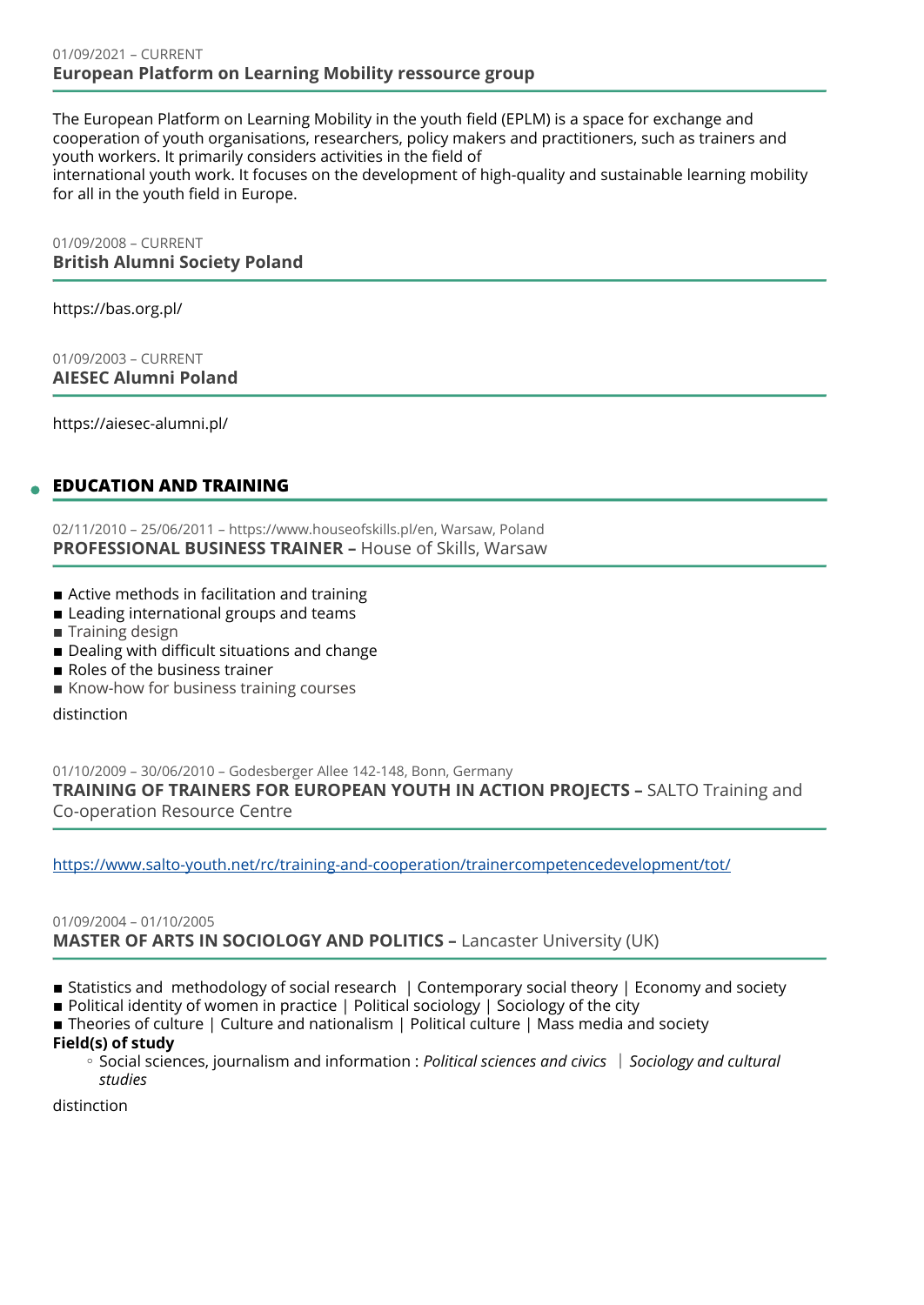01/10/1997 – 01/06/2003 – Poznań, Poland **MASTER OF SCIENCE IN EUROPEAN STUDIES DEPARTMENT OF INTERNATIONAL RELATIONS –**  Poznań University of Economics and Business

- $\blacksquare$  International economic relations
- Basics of management psychology
- $\blacksquare$  Human resources management
- $\blacksquare$  Creativity in business
- $\blacksquare$  Links between the EU economy and politics
- $\blacksquare$  Theory and practice of international integration
- **Diplomatic protocol and negotiations**
- **International marketing**
- Management of multinational companies
- Microeconomics, macroeconomics

### **Field(s) of study**

◦ Business, administration and law

<https://ue.poznan.pl/en/>

# 05/01/2000 – 30/06/2000 – Denmark **SOCRATES-ERASMUS SCHOLARSHIP IN EUROPEAN STUDIES –** Aalborg University

- **Dynamics of political European integration**
- **EU** external relation
- Political economy of the European Union

<https://www.en.aau.dk/>

01/02/2002 – 01/10/2002 – 5 impasse Messager, Nîmes, France **EUROPEAN VOLUNTEER (EVS) –** Foyer de Jeunes Travailleurs in Nimes

Development of the EU youth programmes and socio-cultural activities

<https://www.albaricgide.fr/>

# **CONFERENCES AND SEMINARS**

22/07/2019 – 24/07/2019 – Budapest **Quality Ambasadors in Learning Mobility Forum** 

# 17/11/2020 – 20/11/2020 – online **Bridges for trainers, conference on competences for trainers working at international level**

08/12/2014 – 10/12/2014 – Bonn **Bridges for trainers, conference on competences for trainers working at international level**

25/11/2014 – Warsaw

**Erasmus+ in the eyes of a student. Benefits and challenges of educational mobility** 

Lecture and moderation of the session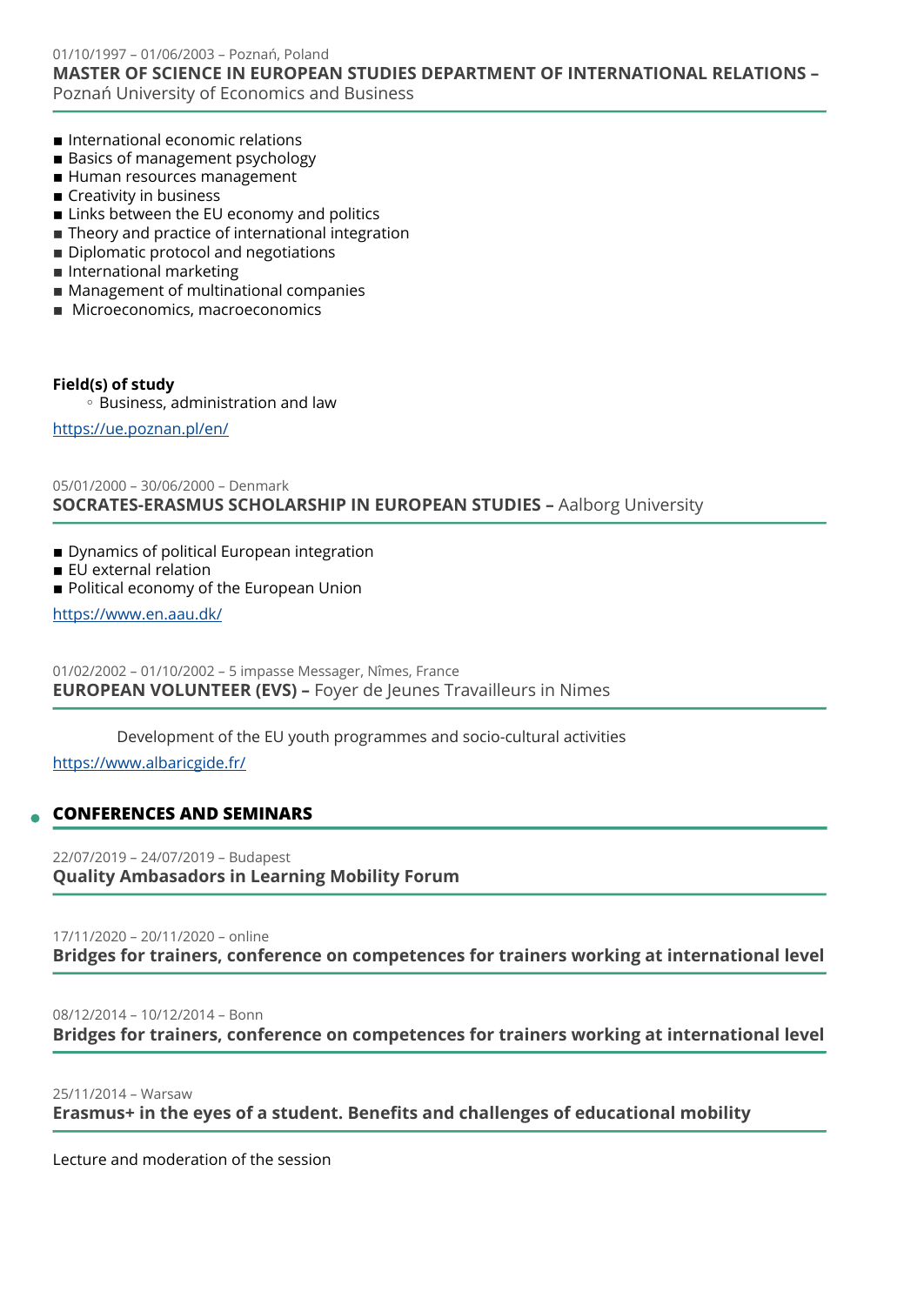Moderation of the main panel about volunteering activities

#### 25/10/2017 – 27/10/2017 – Warsaw

**Evidence-based Policy in Erasmus+ Seminar on research and methodology** 

28/11/2018 – 30/11/2018 – Warsaw **Evidence-based policy in Erasmus+ | 2nd seminar on research and methodology** 

20/02/2013 – 22/02/2013 – Berlin **European Platform on Learning Mobility in the youth field conference** 

# **LANGUAGE SKILLS**

Mother tongue(s): **POLISH**

Other language(s):

|                | <b>UNDERSTANDING</b> |                | <b>SPEAKING</b>      |                       | <b>WRITING</b> |
|----------------|----------------------|----------------|----------------------|-----------------------|----------------|
|                | Listening            | Reading        | Spoken<br>production | Spoken<br>interaction |                |
| <b>ENGLISH</b> | C <sub>2</sub>       | C2             | C <sub>2</sub>       | C <sub>2</sub>        | C2             |
| <b>FRENCH</b>  | C <sub>2</sub>       | C2             | C2                   | C2                    | C <sub>2</sub> |
| <b>SPANISH</b> | B <sub>1</sub>       | B <sub>1</sub> | B1                   | B <sub>1</sub>        | B <sub>1</sub> |

*Levels: A1 and A2: Basic user; B1 and B2: Independent user; C1 and C2: Proficient user*

# **DIGITAL SKILLS**

Microsoft Office | Social Media | Zoom | LinkedIn | Collaboration Tools (Trello Miro) | E-learning Platform (zoom Google Meets Skype Google Classroom Padlett)

### **Communication and teamwork**

Teamwork Good listener and communicator Empathic listener Written and Verbal skills Excellent writing and verbal communication skills | Conflict resolution

### **Organisational / managerial competence**

Good time management  $\vert$  Organizational and planning skills  $\vert$  Strategic Planning  $\vert$  Flexibility  $\vert$  Reliabilit  $y \mid$  Responsibility  $\mid$  Decision-making

# **Job-related competence**

Critical thinking Research and analytical skills Cross cultural skills Presenting Motivated Creativ ity  $\vert$  Efficient multi-tasking  $\vert$  integrity  $\vert$  innovative  $\vert$  engaged